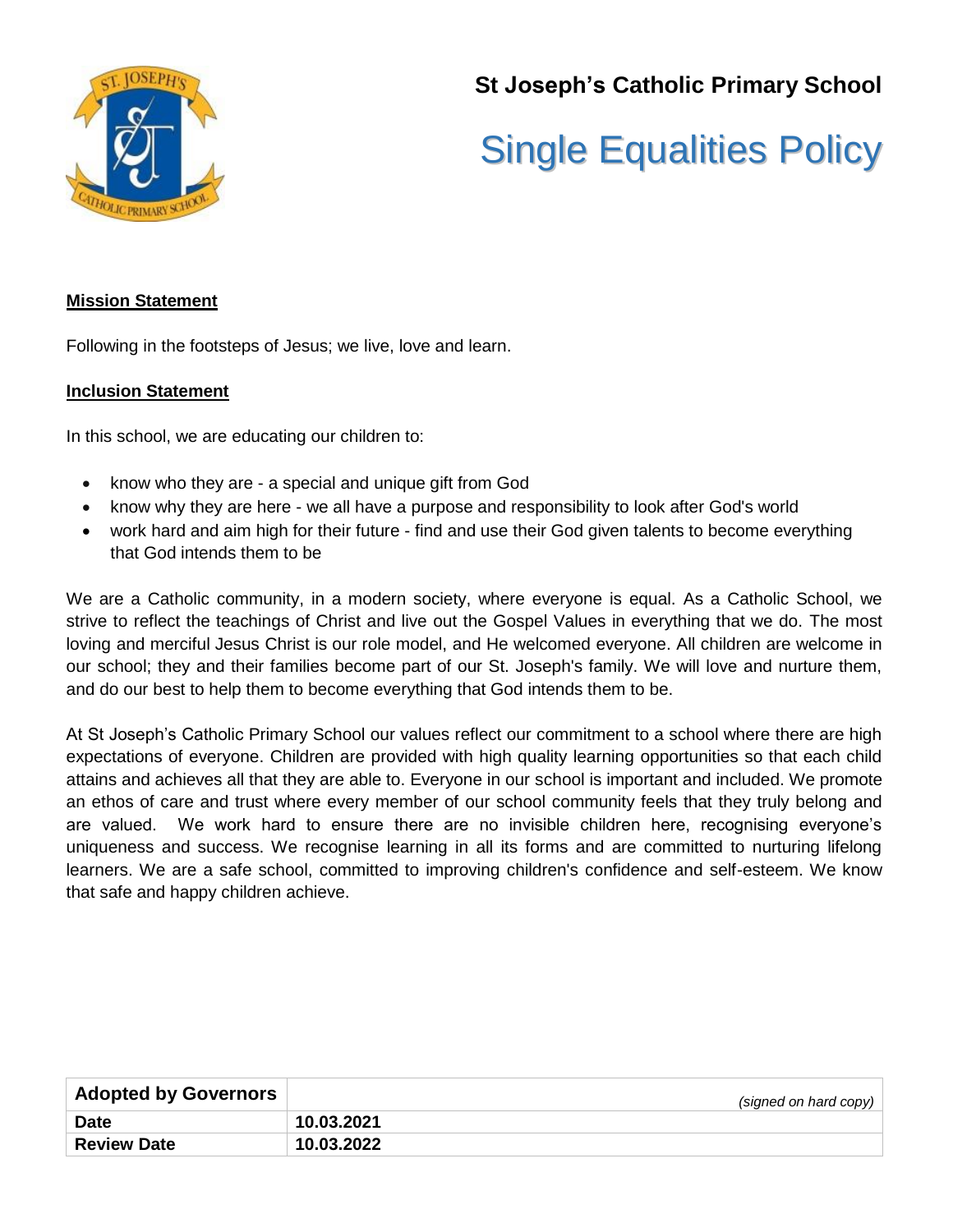# **Background**

The requirements of the Equality Act have been introduced incrementally since October 2010. In April 2011 the general public sector duty came into force and in April 2012 schools had the specific duty to publish information and the specific duty to publish objectives.

The primary purpose of the legislation is to bring together existing equalities legislation. Primarily these are the Equal Pay Act of 1970, the Sex Discrimination Act 1975, the Race Relations Act of 1976, the Race Relations (Amendment) Act 2000, the Disability Discrimination Act 1995 and three major statutory instruments of recent years protecting discrimination in employment on grounds of religion or belief, sexual orientation and age.

It also builds on the 2006 Equality Act which instigated the Equality and Human Rights Commission. The 2010 Act imposes equality duties in respect of each of the equality strands (now called protected characteristics).

The protected characteristics are:

- · Age
- · Disability
- · Gender re-assignment
- Pregnancy and maternity
- · Race
- · Religion or belief
- · Sex
- Sexual orientation

Public authorities are also required to have "due regard" to the need to eliminate discrimination against someone because of their marriage or civil partnership status. The Equality Act has a single equality duty of positively combating inequality. It brings all existing provisions broadly into line with one another and extends beyond race, gender and disability to now include the characteristics of age, sexual orientation and religion or belief. The Act also identifies other characteristics such as marital status, pregnancy, having caring responsibilities or maternity. The definition of equality is therefore wider than it has been before. Additionally, requirements that in the past have been seen as good practice are now legally enforceable. For example, the law now requires that as part of their procurement processes, public bodies should prefer companies that it contracts with to have a positive record on equality matters. There are also implications for the community cohesion agenda. The existing duty to promote good race relations has been replaced with a generic one to promote good relations. The Equality Act will require all public authorities to take the aspects of interaction, empowerment, personal security and attitudes to others into account. Community cohesion is in sympathy with most, if not all, of the requirements in the legislation and thus there should not be a radical departure in terms of delivery. As part of Lancashire's continuing commitment to fostering community cohesion, we will work to narrow gaps in outcomes resulting from socio-economic disadvantage. This is in line with Lancashire County Council's priorities on closing the gaps (see 'Narrowing the Gaps: 2010 – 2013, Fairness for All' – Lancashire County Council).

# **Things to consider**

The schools' provision of the act prohibits schools from discriminating against, harassing or victimising:

- · Prospective pupils
- · Pupils at school
- In some limited circumstances, former pupils

Note: Age and being married or in a civil partnership are not protected characteristics for the schools' provision.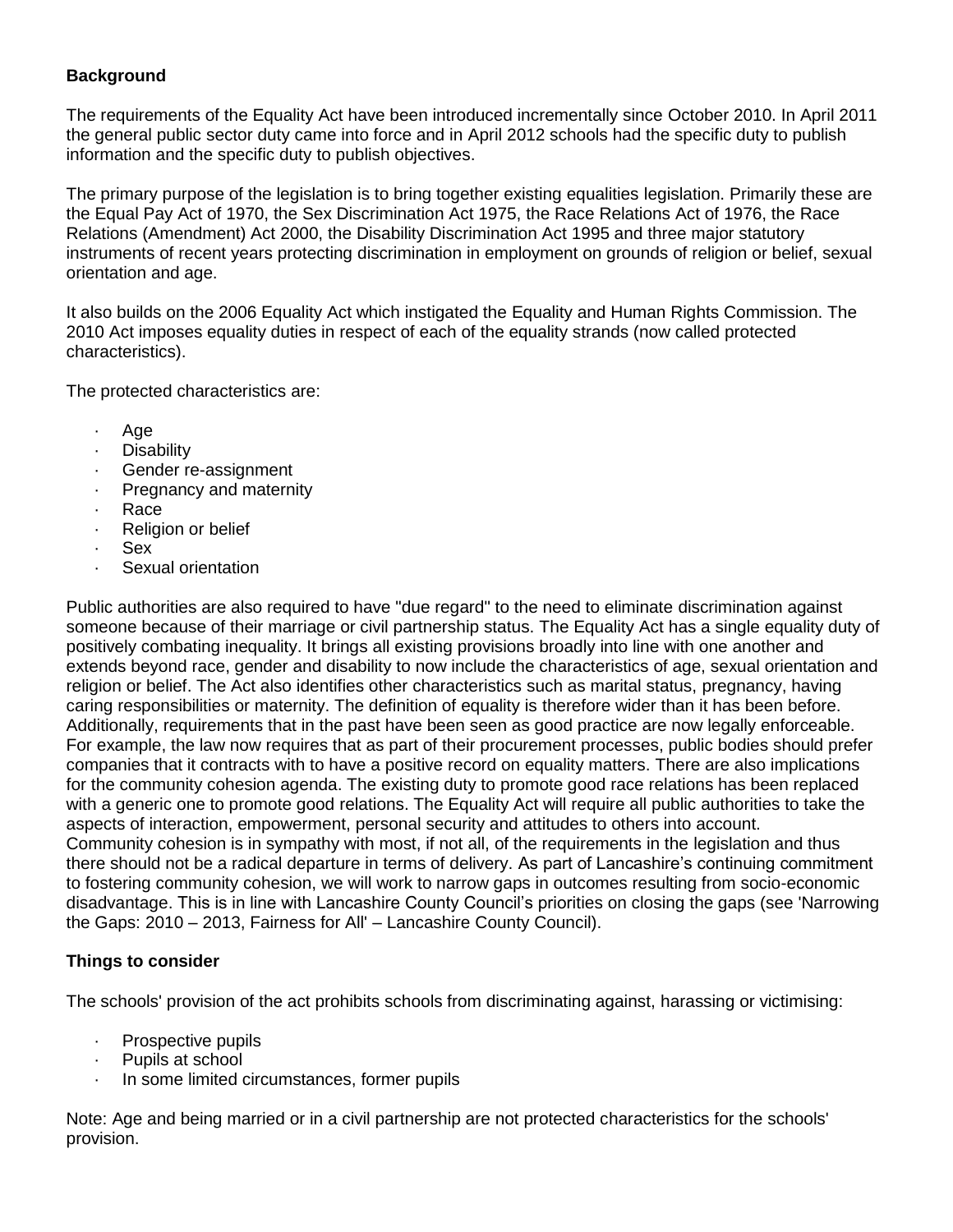Schools also have obligations under the Equality Act as employers, bodies which carry out public functions and service providers. In this instance all the protected

characteristics need to be taken into account. All schools in Lancashire, irrespective of how they are funded or managed, have obligations under the Equality Act 2010. It is the responsible body for a school that is liable for any breaches of the Equality Act.

In the past there have been exceptions to the discrimination provisions for schools and these are all replicated in the new act – such as the content of the curriculum, collective worship and admissions to single sex schools and schools of a religious character.

Schools are obliged to comply with the Public Sector Equality Duty (PSED). This duty establishes, in section 149 of the Equality Act 2010, that public authorities are required to pay 'due regard to the need to:

- · Eliminate all forms of discrimination, harassment and victimisation that are prohibited by the Equality Act; and
- Advance equality of opportunity; and
- · Foster good relations between people who share a protected characteristic and those who do not.

These are known as the three aims or arms of the **'general equality duty.'** Having due regard for advancing equality involves:

- · Removing or minimising disadvantages suffered by people due to their protected characteristics.
- · Taking steps to meet the needs of people from protected groups where these are different from the needs of other people.
- · Encouraging people from protected groups to participate in public life or in other activities where their participation is disproportionately low.

The Act states that meeting different needs involves taking steps to take account of people's disabilities. It describes fostering good relations as tackling prejudice and promoting understanding between people from different groups. It states that compliance with the duty may involve treating some people more favourably than others.

The PSED is supported by specific duties.

The **specific duties** regulations require public bodies to:

- · Publish information to demonstrate how they are complying with the Public Sector Equality Duty, and
- · Prepare and publish equality objectives.

The purpose of the specific duties is to support compliance with the general duty to have 'due regard'.

Schools had until 6 April 2012 to publish their initial information and first set of objectives. They need to update the published information at least annually and to publish objectives at least once every four years**.**  Appendix one contains advice on how to set objectives.

This document provides guidance on how schools may develop a Single Equalities Policy This is a way for schools to demonstrate that they are complying with the PSED. It is a starting point and needs to be tailored to meet the needs of your school and its community. It is important to stress that schools shouldn't simply *adopt* a policy, but rather should ensure true ownership of a document that will be unique to each school.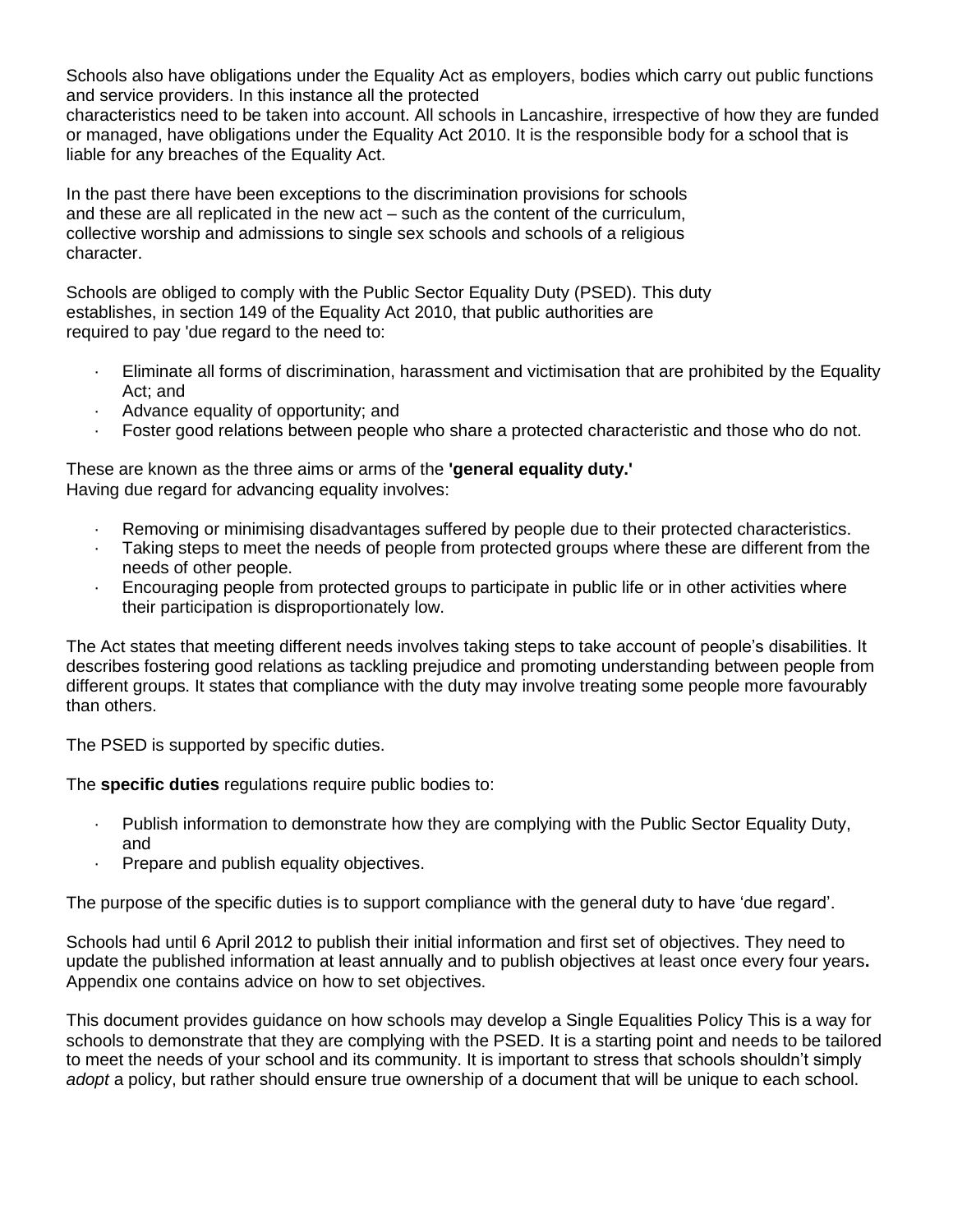The Single Equalities policy could replace/cover the following:

- · Race Equality Policy and Action Plan
- · Disability Equality Scheme and Action Plan
- Gender Equality Scheme and Action Plan
- · Equal Opportunities Policy including:
- Sexual orientation
- Age
- · Religion or belief
- · A strategy for promoting community relations

## **Single Equalities Policy**

St Joseph's Catholic Primary School is fully committed to tackling all form of discrimination.

The policy outlines the commitment of the staff, pupils and governors of St Joseph's school to ensure that equality of opportunity is available to all members of the school community. For our school this means not simply treating everybody the same but understanding and tackling the different barriers which could lead to unequal outcomes for different groups of pupils in school, whilst celebrating and valuing the achievements and strengths of all members of the school community. These include:

- **Pupils**
- **Staff**
- · Parents/carers
- · The governing body
- · Multi-agency staff linked to the school
- · Visitors to school
- Students on placement

We believe that equality at our school should permeate all aspects of school life and is the responsibility of every member of the school and wider community. Every member of the school community should feel safe, secure, valued and of equal worth.

At St Joseph's, equality is a key principle for treating all people fairly and creating a society in which everyone has the opportunity to fulfil their potential - irrespective of their gender, ethnicity, disability, religion or belief, sexual orientation, age or any other recognised area of discrimination. We recognise that all people are made in the image and likeness of God and should be treated with love and respect.

# **Details about the school**

#### **● Currently how many boys and girls are on the school roll?**

We have 205 children on roll (March 2021) 102 Boys and 103 Girls

#### **● What is the ethnic make-up of the pupils registered at the school?**

87% of our children are White British

## ● **Which minority ethnic groups are represented in the school staff and governing body?**

The majority of our school staff and governors are white British

# ● **The linguistic profile of the school**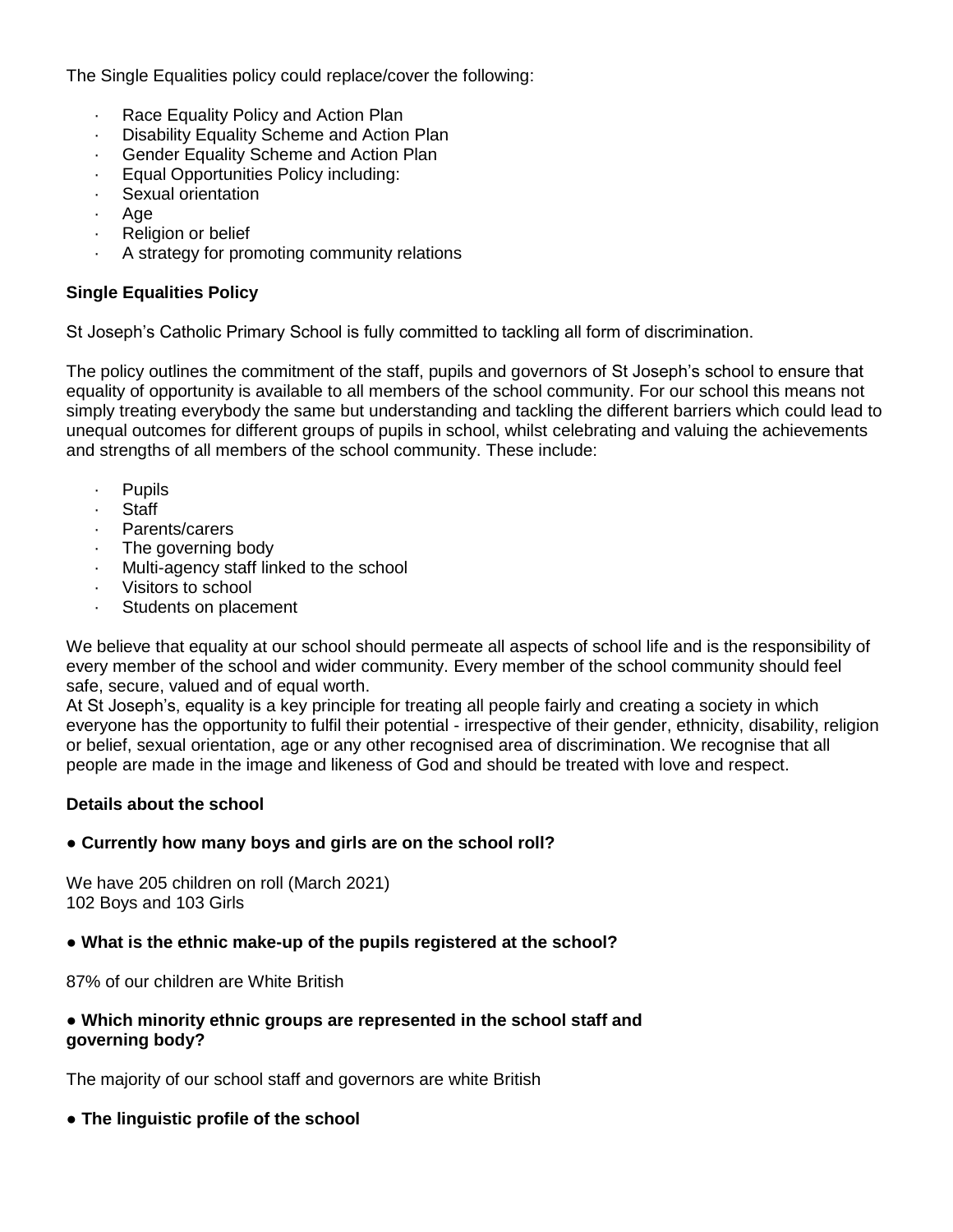We have a small number of children for whom English is an additional language.

## **● How many pupils with a known disability does the school have on roll?**

There are a small number of children with identified disabilities for whom there are EHCP in place to enable them to fully access all aspects of school life.

## ● **Does the school know the number of staff and governors who have a disability?**

Yes

## **● Is the school physically accessible? What other adjustments are available?**

The school has wheel chair access to all parts of the school with lift access to the Junior area of the building.

#### **● Are there particular demographic trends in the local area?**

The majority of the local population are white British. We have a small number of Polish heritage families and Syrian families.

#### **● Are there any Children in Care**

Our school has/and has had in the past, a higher than average proportion of children in Local Authority Care. We have excellent relationships with our Foster families, many of whom choose our school especially for its inclusive nature and the way CLA have thrived here.

- · At St Joseph's school, the leadership of the school community will demonstrate mutual respect between all members of the school community
- · There is an *openness* of atmosphere which welcomes everyone to the school
- All within the school community will challenge any type of discriminatory and/or bullying behaviour, e.g. through unwanted attentions (verbal or physical) and unwelcome or offensive remarks or suggestions
- · All pupils are encouraged to greet visitors to the school with friendliness and respect
- The displays around the school are of a high quality and reflect diversity across all aspects of equality of opportunity and are frequently monitored
- Provision is made to cater for the spiritual needs of all the children through planning of assemblies, classroom based and externally based activities

This policy applies to the whole school community. It has been drawn up as a result of the outcomes of a transparent process and through consultation with the school Governing body.

St Joseph's is an inclusive school, working towards greater equality in the whole school community. We use the curriculum and teaching to enhance the self-esteem of all those it serves and to provide a learning environment in which each individual is encouraged to fulfil her or his potential.

We collect and analyse a range of equality information for our pupils/students:

- Gender
- · Ethnicity
- · Disability
- · Attainment
- · Progress
- Term of birth
- · FMS6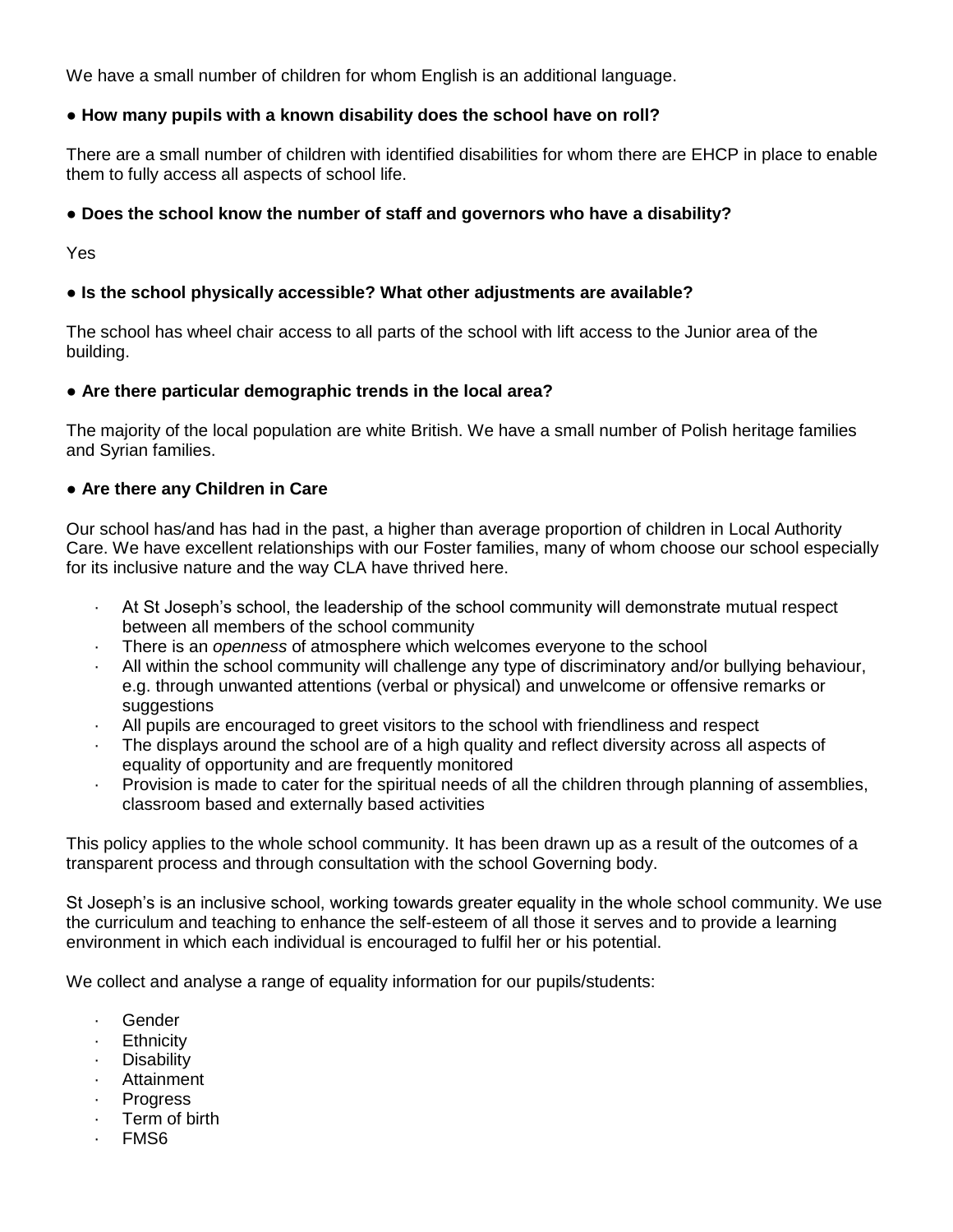- · PPG
- **Attendance**

We have a robust child protection policy to identify children at risk

We make regular assessments of pupils' learning and use this information to track pupils' progress, as they move through the school. As part of this process, we regularly monitor the performance of different groups, to ensure that all groups of pupils are making the best possible progress. We use this information to adjust future teaching and learning plans, as necessary.

Resources are available to support groups of pupils where the information suggests that progress is not as good as it should be. The governing body receives regular updates on pupil performance information.

School performance information is compared to national data and local authority data, to ensure that pupils are making appropriate progress when compared to all schools, and to schools in similar circumstances.

As well as monitoring pupil performance information, we also regularly monitor a range of other information.

- · This relates to:
- Attendance
- Exclusions and truancy
- Racism, diabolisms, sexism, homophobia and all forms of bullying
- Parental involvement
- · Participation in Extended Learning Opportunities

Our monitoring activities enable us to identify any differences in pupil performance and provide specific support as required, including pastoral support. This allows us to take appropriate action to meet the needs of specific groups in order to make necessary improvements.

St Joseph's School is also committed to providing a working environment free from discrimination, bullying, harassment and victimisation. We aim to recruit an appropriately qualified workforce and establish a governing body that is representative of all sections of the community in order to respect and respond to the diverse needs of our population.

We fully comply with the Safer Recruitment Policy.

We collect and analyse a range of profile information for our staff and governors:

For example, applicants for employment, staff profile, governing body profile, attendance at training events, disciplinary and grievance cases, staff appraisal/performance management, exit interviews. Any information relating to an individual member of staff is confidential and treated as such under the Data Protection Act.

We have identified the following issues from the analysis of the data: Due regard is given to the promotion of equality in the School Improvement Plan. The person responsible for the monitoring and evaluation of the policy and action plan is Mrs A Douglas

Their role is to:

- · Lead discussions, organise training, update staff in staff meetings, support discussions
- · Work with the governing body on matters relating to equality
- · Support evaluation activities that moderate the impact and success of this policy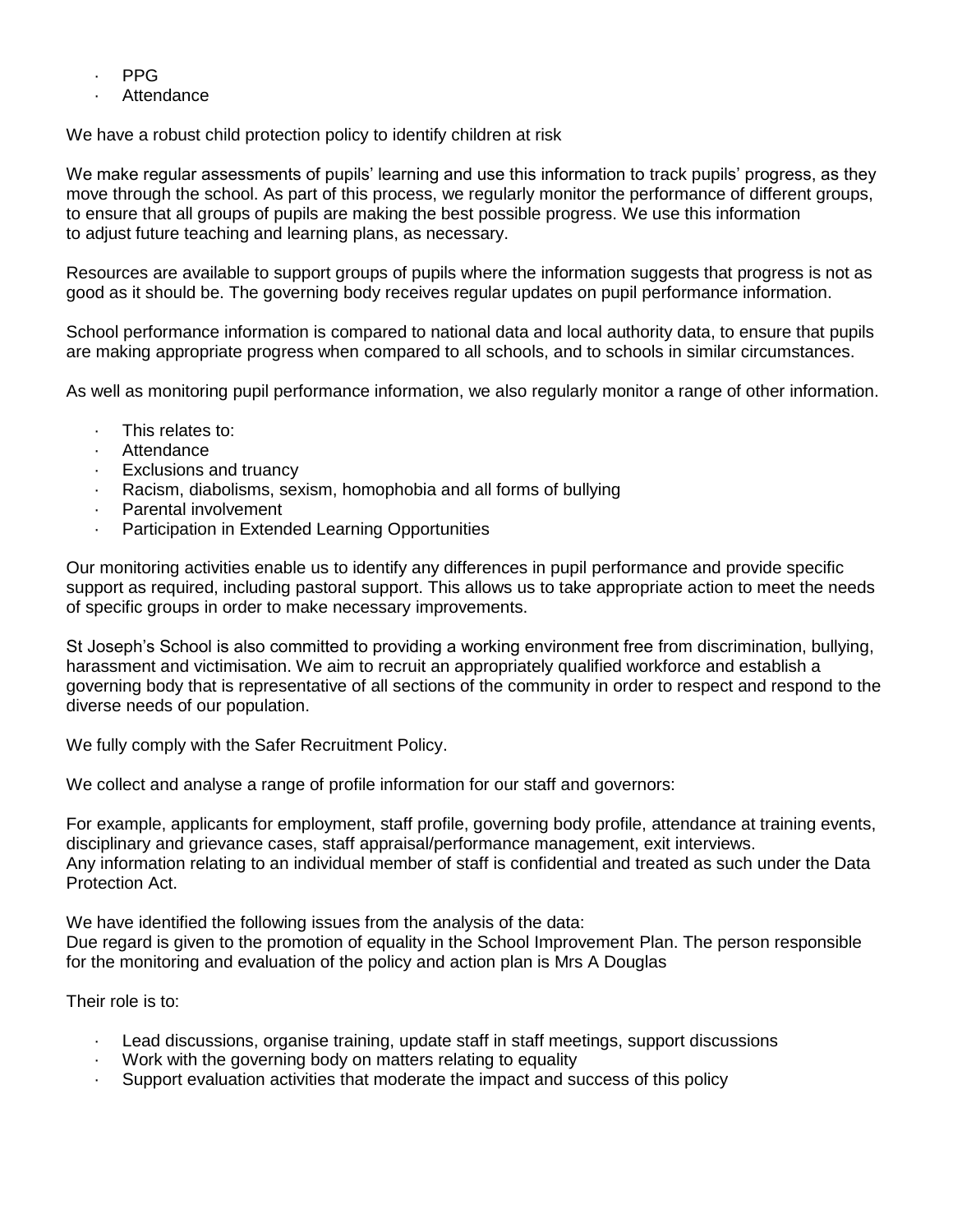# **Learning and Teaching**

We aim to provide all our pupils with the opportunity to succeed, and to reach the highest level of personal achievement. To do this, teaching and learning will:

- · Provide equality of access for all pupils and prepare them for life in a diverse society
- Use materials that reflect a range of cultural backgrounds, without stereotyping
- Use materials to promote a positive image of and attitude towards disability and disabled people
- · Promote attitudes and values that will challenge discriminatory behaviour
- · Provide opportunities for pupils to appreciate their own culture and religions and celebrate the diversity of other cultures
- · Use a range of sensitive teaching strategies when teaching about different cultural and religious traditions
- · Develop pupils' advocacy skills so that they can detect bias, challenge discrimination, leading to justice and equality
- · Ensure that the whole curriculum covers issues of equality and diversity;
- · All subject leaders' departments, where appropriate, promote and celebrate the contribution of different cultures to the subject matter
- · Seek to involve all parents in supporting their child's education
- · Provide educational visits and extended learning opportunities that involve all pupil groups
- Take account of the performance of all pupils when planning for future learning and setting challenging targets
- Make best use of all available resources to support the learning of all groups of pupils
- · Identify resources and training that support staff development

# **Learning Environment**

There is a consistently high expectation of all pupils regardless of their gender, ethnicity, disability, religion or belief, sexual orientation, age or any other recognised area of discrimination. All pupils are encouraged to improve on their own achievements and not to measure themselves against others. Parents are also encouraged to view their own children's achievements in this light.

- · Teacher enthusiasm is a vital factor in achieving a high level of motivation and good results from all pupils
- · Adults in the school will provide good, positive role models in their approach to all issues relating to equality of opportunity
- · The school should place a very high priority on the provision for special educational needs and disability.
- · We will meet all pupils' learning needs including the more able by carefully assessed and administered programmes of work
- · The school must provide an environment in which all pupils have equal access to all facilities and resources
- All pupils are encouraged to be actively involved in their own learning
- · A range of teaching methods are to be used throughout the school to ensure that effective learning takes place at all stages for all pupils
- · Consideration will be given to the physical learning environment both internal and external, including displays and signage

# **Curriculum**

At St Joseph's school, we aim to ensure that:

- · Planning reflects our commitment to equality in all subject areas and cross curricular themes promoting positive attitudes to equality and diversity
- · Pupils will have opportunities to explore concepts and issues relating to identity and equality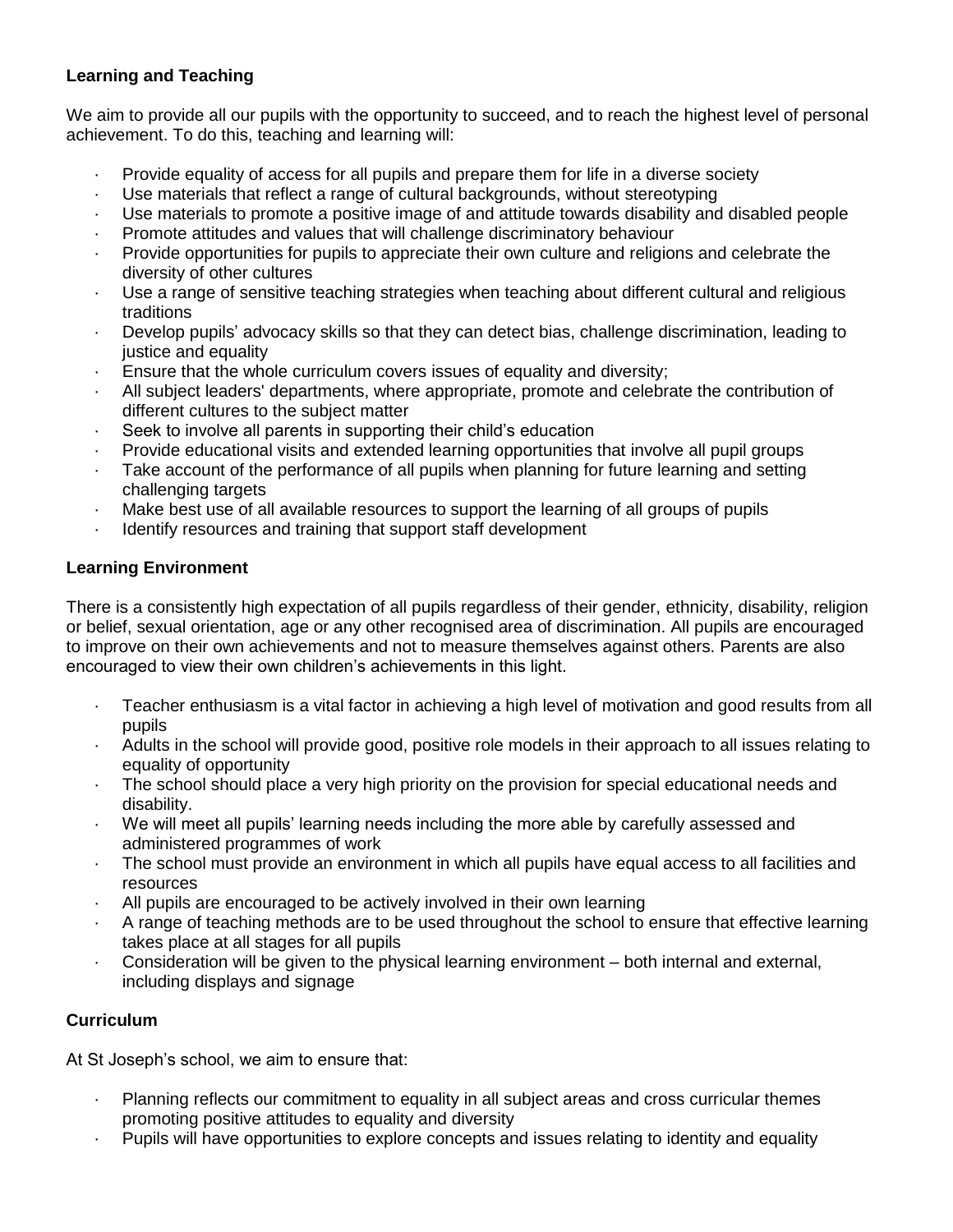- · Steps are taken to ensure that all pupils have access to the mainstream curriculum by taking into account their cultural, backgrounds, linguistic needs and learning styles
- · All pupils have access to qualifications which recognise attainment and achievement and promote progression

#### **Resources and Materials**

The provision of good quality resources and materials within St Joseph's school is a high priority. These resources should:

- · Reflect the reality of an ethnically, culturally and sexually diverse society
- Reflect a variety of viewpoints
- Show positive images of males and females in society
- Include non-stereotypical images of all groups in a global context
- · Be accessible to all members of the school community

#### **Language**

We recognise that it is important at St Joseph's school that all members of the school community use appropriate language which:

- Does not transmit or confirm stereotypes
- Does not offend
- · Creates and enhances positive images of particular groups identified at the beginning of this document
- · Creates the conditions for all people to develop their self esteem
- Uses accurate language in referring to particular groups or individuals and challenges in instances where this is not the case

#### **Extended Learning Opportunities**

It is the policy of this school to provide equal access to all activities from an early age. We undertake responsibility for making contributions to extended learning opportunities and are aware of the school's commitment to equality of opportunity (e.g. sports helpers, coach drivers) by providing them with written guidelines drawn from this policy. We try to ensure that all such non staff members who have contact with children adhere to these guidelines.

#### **Provision for Bi-lingual Pupils**

We undertake at St Joseph's school to make appropriate provision for all EAL/bilingual children/groups to ensure access to the whole curriculum. These groups may include:

- Pupils for whom English is an additional language
- Pupils who are new to the United Kingdom
- · Gypsy, Roma and Traveller Children
- · Advanced bi-lingual learners. Bilingual pupils are encouraged to use their first language effectively for learning.

#### **Personal Development and Pastoral Guidance**

- · Staff take account of gender, ethnicity, disability, religion or belief, sexual orientation, age or any other recognised area of discrimination and the experience and needs of particular groups such as Gypsy, Roma and Traveller, refugee and asylum seeker pupils
- · All pupils are encouraged to consider the full range of career opportunities available to them with no discriminatory boundaries placed on them due to their disability, gender, race or sexual orientation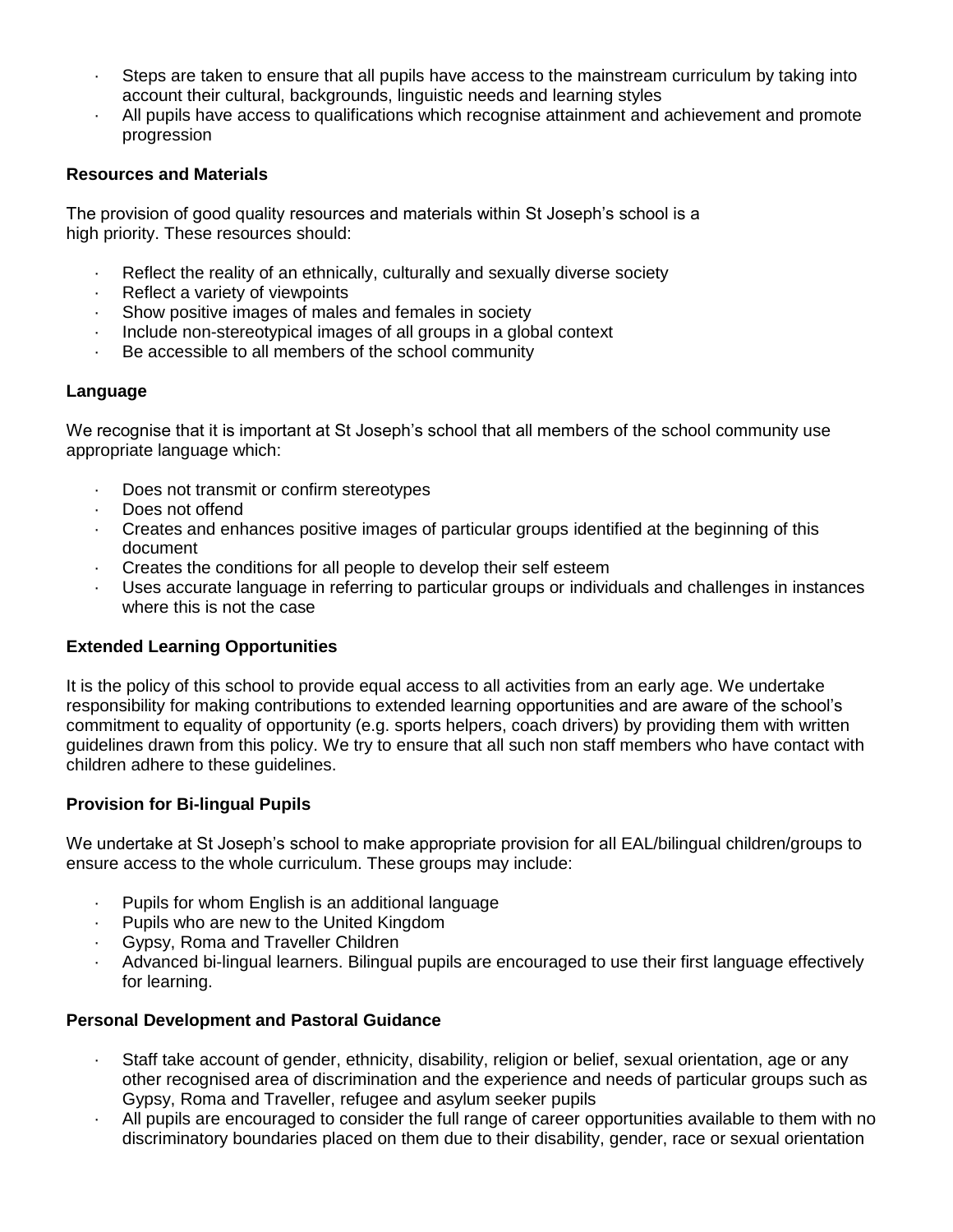(whilst acknowledging that a disability may impose some practical boundaries to some career aspirations)

- · All pupils/staff/parents/carers are given support, as appropriate, when they experience discrimination
- We recognise that perpetrators may also be victims and require support.
- Positive role models are used throughout the school to ensure that different groups of pupils can see themselves reflected in the school community
- Emphasis is placed on the value that diversity brings to the school community rather than the challenges.

## **Staffing and Staff Development**

We recognise the need for positive role models and distribution of responsibility among staff.

- · This must include pupils' access to a balance of male and female staff at all key stages where possible
- We encourage the career development and aspirations of all school staff
- It is our policy to provide staff with training and development, which will increase awareness of the needs of different groups of pupils
- · It is our policy to provide staff with training and development, which enables them to confidently carry out their roles and responsibilities in relation to equality as identified in section 7.
- · Access to opportunities for professional development is monitored on equality grounds

## **Staff Recruitment**

- · All those involved in recruitment and selection are trained and aware of what they should do to avoid discrimination and ensure equality good practice through the recruitment and selection process
- Equalities policies and practices are covered in all staff inductions
- All temporary staff are made aware of policies and practices
- Employment policy and procedures are reviewed regularly to check conformity with legislation and impact

*Note: Under the Equality Act 2010, in very limited circumstances, an employer can claim that a certain religious denomination or belief is considered to be a genuine occupational requirement of that role. An aided school may be able to rely on this for some roles in school, particularly those roles that provide spiritual leadership. However, this would not apply for all staff in School. In addition, there are also instances in which a job will qualify for a genuine occupational requirement on the grounds of gender. However, only in very few instances would this be permissible, for example, where the job is likely to involve physical contact with members of the opposite sex, where matters of decency or privacy are involved.*

# **Partnerships with Parents/Carers/Families and the Wider Community**

We will work with parents/carers to help all pupils to achieve their potential.

- · All parents/carers are encouraged to participate in the full life of the school.
- · Setting up, as part of the schools' commitment to equality and diversity, a group made up of all stakeholders of the school community. This has been/will be developed to support the school with matters related to its equalities duties
- Members of the local community are encouraged to join in school activities
- Exploring the possibility of the school having a role to play in supporting new and settled communities
- · Our governing body will ensure that the school complies with statutory requirements in respect of this policy and action plan